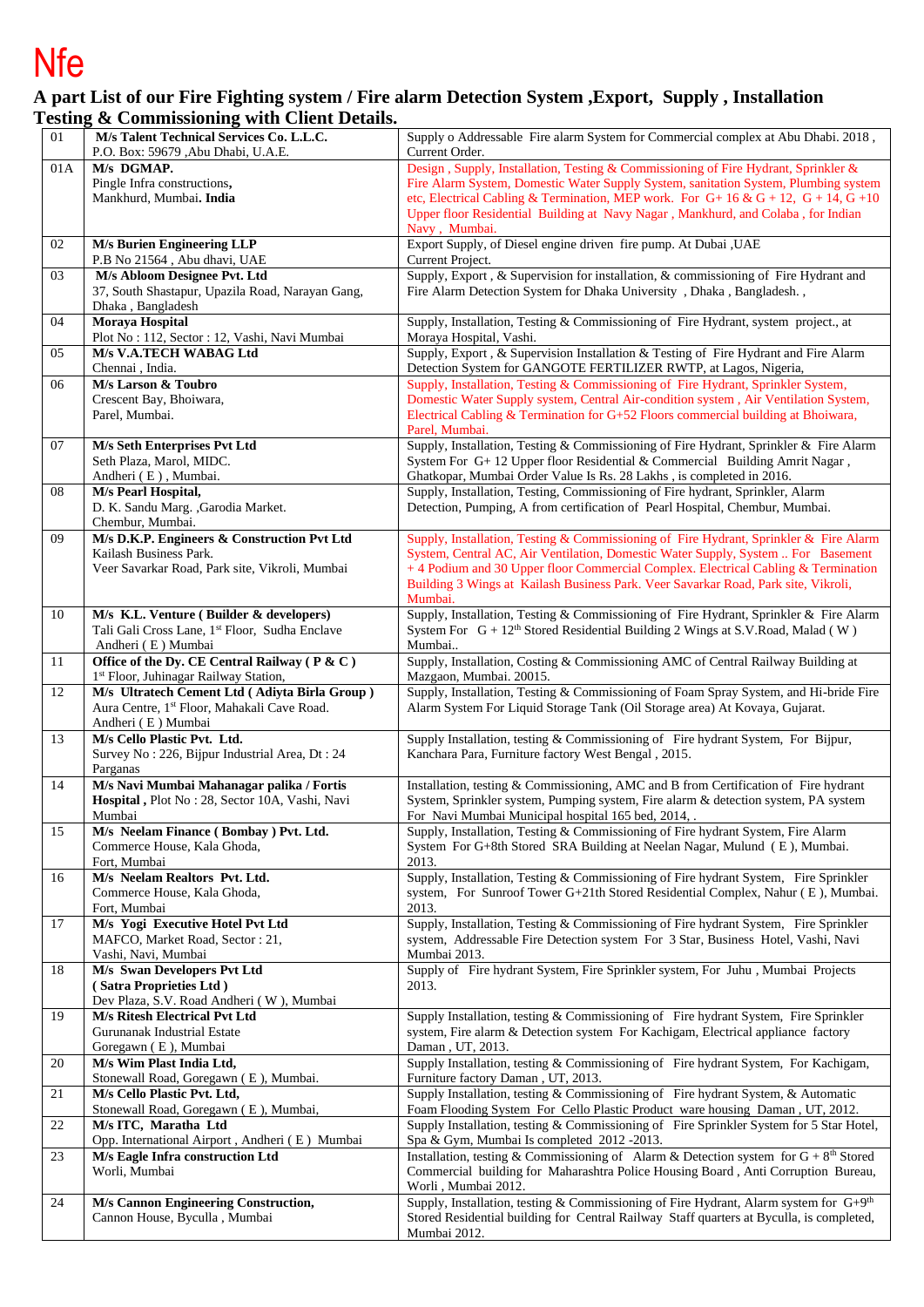## Nfe

| 25 | M/s Eagle Infra construction Ltd<br>Worli, Mumbai                                                       | Supply, Installation, testing & Commissioning of Fire Hydrant, Sprinkler, Alarm & Detection<br>system for $G + 13th$ Stored Residential building for Central Railway officers quarters at Nirmal                          |
|----|---------------------------------------------------------------------------------------------------------|---------------------------------------------------------------------------------------------------------------------------------------------------------------------------------------------------------------------------|
|    |                                                                                                         | Park, Byculla, Mumbai 2012.                                                                                                                                                                                               |
| 26 | M/s Eagle Infra construction Ltd<br>Worli, Mumbai                                                       | Design, Supply, Installation, testing & Commissioning of Fire Hydrant, Sprinkler, Alarm &<br>Detection system for $G + 16th$ Stored Residential building for IPS officers quarters at Malabar<br>Hill, Walkaswar, Mumbai. |
| 27 | M/s VIVA JIVDANI ASSOCIATES<br>Thakur Arcade, Station Road, Virar, (W)                                  | Design, Supply, Installation Testing Commissioning of Fire Hydrant, Sprinkler & Addressable<br>Fire Alarm & Detection System, for JIBDANI MALL at Virar (W) is in process 2012 -2013.                                     |
| 28 | M/s VBE Projects Pvt Ltd                                                                                | Supply, Installation Testing Commissioning of Fire Hydrant & Addressable Fire Alarm &                                                                                                                                     |
|    | Enviro Commerce Building, Govandi, Mumbai                                                               | Detection System at Hindustan Aeronautics Ltd, Ozar, Nasik.                                                                                                                                                               |
| 29 | <b>M/s Sievert India Ltd</b><br>D-24/10, TTC, MIDC, Turbe, Navi Mumbai                                  | Design, Supply, Installation, Commissioning of Fire Hydrant & Sprinkler system for<br>SIEVART HOUSE, TTC, MIDC, Turbe, Navi Mumbai 2012.                                                                                  |
| 30 | M/s Reliance industries, Navi Mumbai SEZ Ltd<br>Jai tower, CBD Belapur, Navi Mumbai                     | Supply, Installation of Fire Hydrant, system, for corporate building, SEZ, Ulwa, Navi Mumbai<br>,2012.                                                                                                                    |
| 31 | M/s Lerson & Tubro Ltd,<br>ECS, MIDC, Ahamed Nagar, Maharashtra                                         | Supply & Installation of Plumbing, Water Supply, Sanitation System, Fire alarm Detection fire<br>hydrant system, for Phase : II, ECS building, at Plot No A 10, MIDC, A. Nagar, 2012.                                     |
| 32 | M/s IVRCL ltd,<br>Sector: 11, CBD, Belapur,                                                             | Supply, Installation of Fire Hydrant, and fire sprinkler system & water distribution system, for<br>Bank of India Building, S.V. Road, Andheri, (W) Mumbai.                                                               |
| 33 | M/s Numech Suchit & Associates                                                                          | Supply, Installation of Fire Hydrant, and fire sprinkler system & water distribution system,                                                                                                                              |
|    | N.M Road, Fort, Mumbai                                                                                  | Fire alarm System for Basement, Ground, $+14th$ Stored and Ground $+8th$ Stored Residential<br>Building for Numech Heights at, Vile Parle (E) Mumbai, 2011.                                                               |
| 34 | M/s Akzo Noble Ltd (ICI Paint)<br>TTC, Industrial Area, Thane Belapur Road,                             | Supply, Installation of Fire Hydrant, and water distribution system, for MIDC, TTC, Pawne<br>Plant. 2011.                                                                                                                 |
|    | MIDC, Pawane, Navi Mumbai                                                                               |                                                                                                                                                                                                                           |
| 35 | M/s Bennit Coleman Co Ltd (Times of India)<br>Mumbai, Kolkata                                           | Design, Supply, Installation of Fire Hydrant, Fire Alarm um detection, Domestic water<br>distribution system, for TIMES OF INDIA, Kolkata Press. 2011.                                                                    |
| 36 | M/s Sterling & Wilson Ltd                                                                               | Design, Supply, Installation of Fire Hydrant, Sprinkler system, for Hi-Tech Mall, & Hotel                                                                                                                                 |
|    | 3rd Floor, Benfish Tower, Sector V,<br>Salt Lake, Kolkata                                               | Corporate (3 Star Deluxe) Anisha Baugh, Patna, 2011, is completed.                                                                                                                                                        |
| 37 | M/s CRL Ltd (A Emami Group)                                                                             | Design, Supply, Installation of Fire Hydrant, Fire Alarm um detection system, for Watch                                                                                                                                   |
|    | Mahamaya Tala,, Gariya Main Road,, Kolkata                                                              | Manufacturing unit, 2010.                                                                                                                                                                                                 |
| 38 | M/s Lloyd Insulation (India) Ltd                                                                        | Design, Supply, Installation of Fire Hydrant, Fire Alarm system, for Guahati Cricket Stadium,                                                                                                                             |
| 39 | 6, Middleton Street., Kolkata<br>M/s Artheon Battery co Pvt Ltd                                         | Assam cricket control Board, 2011.<br>Supply, Installation of Fire UL/FM Norms Fire Hydrant, system, for Battery Manufacturing                                                                                            |
|    | (A Group of North Star Battery inc USA)                                                                 | unit under supervision of Boosten Consultants Pvt. Ltd., Chennai, 2011.                                                                                                                                                   |
|    | E-11, MIDC, Malegaon, Nashik, MS                                                                        |                                                                                                                                                                                                                           |
| 40 | <b>M/s Manthan Development Corporation</b>                                                              | Design, Supply, Installation of Fire Hydrant, Sprinkler, Fire Alarm um detection, Domestic                                                                                                                                |
|    | Shiv Parvati Chincholi Bunder Road,                                                                     | system, for Vakola Municipal Market, Vakola, Santacruz (E) Mumbai. 2011.                                                                                                                                                  |
|    | Malad, (W) Mumbai                                                                                       |                                                                                                                                                                                                                           |
| 41 | M/s Associated Engineering Co Pvt Ltd<br>607, Anurag Business Centre, Chembur Mumbai                    | Supply, Installation of Fire Hydrant, Fire Sprinkler system, for Container Fright Station, for<br>Birla Century Plyboard India Ltd. Kolkata under supervision of Mann Infra projects Ltd.                                 |
| 42 | <b>M/s ETA Engineering Pvt Ltd</b>                                                                      | Supply, Installation of Fire Hydrant, Fire Sprinkler system, for Times Squire, IT Park, and                                                                                                                               |
|    | Udyog Bhavan, Goregaon (E) Mumbai                                                                       | Mumbai Municipal corporation, Under ground Basement Parking, at Andheri (E) Mumbai,<br>2009                                                                                                                               |
| 43 | M/s Roha Dyechem Ltd<br>MIDC, Roha, Dt Raigad, MS                                                       | Supply, Installation of Fire Hydrant, Fire Sprinkler system, Fire Alarm cum Detection System,<br>for MIDC, Roha Plant . 2009                                                                                              |
| 44 | M/s Emprocell Laboratories Pvt Ltd                                                                      | Supply, Installation of Fire Hydrant, Fire system, at MIDC, Pawane, At Medical Researches                                                                                                                                 |
|    | Nirmal Life style, Corporate Business Park., L.B.S. Marg,                                               | Centre . 2009                                                                                                                                                                                                             |
|    | Mulund (W) Mumbai.                                                                                      |                                                                                                                                                                                                                           |
| 45 | M/s Royal Plum India Pvt Ltd<br>Royal Plum Corporate Business Park,                                     | Supply, Installation of Fire Hydrant, Fire Sprinkler system, Fire Alarm cum Detection System,<br>for, Main Frame, Lake View, Orchid Mall, at Aarey Milk Colony, Goregaon (E) Mumbai.                                      |
|    | Aarey Milk colony, Goregaon (E) Mumbai                                                                  | 2009                                                                                                                                                                                                                      |
| 46 | M/s Core Projects & Technologies Inc                                                                    | Supply, Installation of Fire Sprinkler system, Fire Alarm cum Detection System, for United                                                                                                                                |
|    | MIDC Millennium Business Park,                                                                          | InfoTech Park, Plot No: R-797 MIDC, Mahape, Navi Mumbai . 2009 is completed                                                                                                                                               |
|    | MIDC, Mahape, Navi Mumbai                                                                               |                                                                                                                                                                                                                           |
| 47 | M/s Saraff Foods Processor & Cold storage                                                               | Supply, Installation of Fire hydrant system at Nerul MIDC unit Navi Mumbai 400709                                                                                                                                         |
|    | <b>MIDC Sirawane, Nerul, Navi Mumbai</b>                                                                |                                                                                                                                                                                                                           |
| 48 | M/s Life insurance corporation of India (LIC)<br>2 <sup>nd</sup> floor, Persipolice, Sector :17, Vashi, | Supply & installation of portable fire appliance. Co2, DCP, ABC, Fire Extinguishers. and<br>Modification courtyard hydrant system. 2008                                                                                   |
| 49 | M/s Cosmos Bank Ltd, sector :17, Vashi,                                                                 | Installation of portable fire appliance. Fire Extinguishers 2008                                                                                                                                                          |
| 50 | M/s TITAN watch showroom                                                                                | Modification of courtyard hydrant system. 2008                                                                                                                                                                            |
|    | Ground Floor, Persipolice, sector:17, Vashi                                                             |                                                                                                                                                                                                                           |
| 51 | M/s Electro-Tech Engineering co Pvt Ltd                                                                 | Design, Supply, Installation, of Fire Hydrant, Fire Sprinkler, Fire Alarm system at Banks                                                                                                                                 |
|    | B-117, Laxmi Industrial Estate                                                                          | officers colony at reliable complex, Koperkhairane, sector:14, Navi Mumbai 2008                                                                                                                                           |
| 52 | New Linking Road, Andheri (W) Mumbai<br>Zodiac Power control India Ltd                                  | Design, Supply, Installation, of Fire Hydrant, Fire Sprinkler system, Portable fire appliance, at                                                                                                                         |
|    | B-117, Laxmi Industrial Estate                                                                          | Karnataka Bhavan, Vashi, sector :30, Navi Mumbai 2008                                                                                                                                                                     |
|    | New Linking Road, Andheri (W) Mumbai                                                                    |                                                                                                                                                                                                                           |
| 53 | M/s Patel Punit Builders Pvt Ltd,                                                                       | Fire Hydrant, Fire Sprinkler & Fire Alarm System for G+ 9 <sup>th</sup> stored United Info Tech, IT Park                                                                                                                  |
|    | Centre point, 1 <sup>st</sup> floor, Nerul Navi Mumbai                                                  | Buildings R-797, MIDC, Mahape, 2008                                                                                                                                                                                       |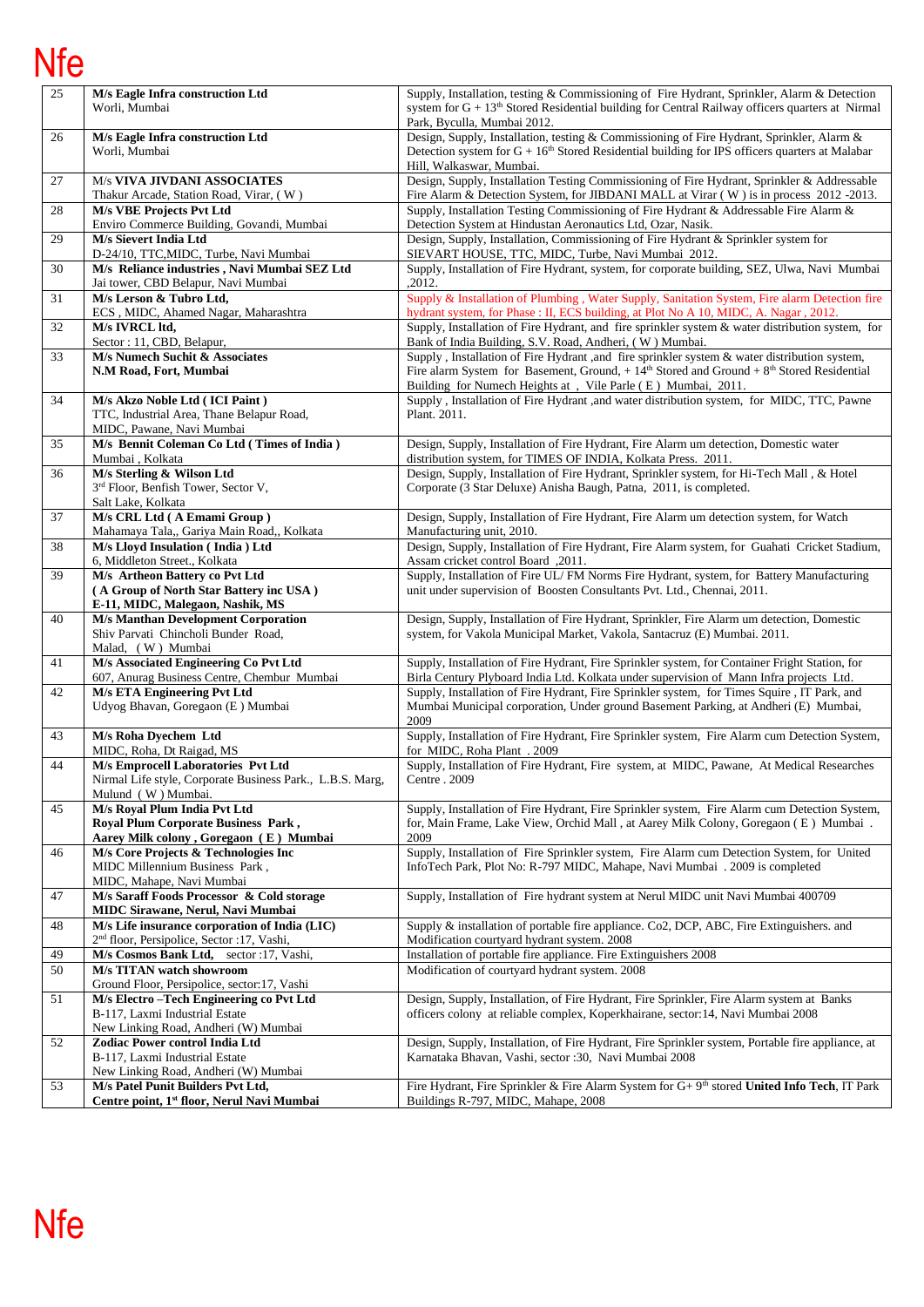| 54  | M/s Pratibha Industries Ltd, SWA Pipe Division,<br>Vijaypur Plant Wada, Bhiwandi Road, Dt Thane, MS | Fire Hydrant, Fire Sprinkler, Fire Alarm, Portable Fire appliance, for PE coating Plant. &<br>PE store. .2008.                                                                                                               |  |  |
|-----|-----------------------------------------------------------------------------------------------------|------------------------------------------------------------------------------------------------------------------------------------------------------------------------------------------------------------------------------|--|--|
| 55  | M/s Khetwat chemical ltd,<br>Haldia, Dt Midnapur                                                    | Overhauling, Up-gradation of fire hydrant foam system at Haldia plant 2007-2008                                                                                                                                              |  |  |
| 56  | M/s Cotton Corporation of India Ltd,<br>Kapas Bhavan, CBD Belapur, Navi Mumbai.                     | Refilling, Servicing & Re-installation of fire extinguishers at Kapas Bhavan and Kalamboli<br>wire house.2000-2001.                                                                                                          |  |  |
| 57  | M/s South Indian Co-op Bank ltd,<br>Sector-19, Nerul Navi Mumbai.                                   | Supply & Installation of fire extinguishers at Nerul branch, Sector-19, Navi Mumbai.2002                                                                                                                                     |  |  |
| 58  | M/s Bulk Cement Corporation Ltd (ACC),<br>Kalamboli, MIDC Unit, Navi Mumbai.                        | Refilling, Servicing & Re-installation of fire Extinguishers at Kalamboli unit, Raigad,<br>MS.2001.                                                                                                                          |  |  |
| 59  | M/s Alok Textiles Industries ltd,<br>MIDC, Pawane, Thane-Belapur .Road,                             | Fire hydrant system with automation at Textiles Processing Unit, MIDC Pawane Unit, Navi<br>Mumbai.2000-2001.                                                                                                                 |  |  |
| 60  | M/s Avenue Super marts Pvt ltd, ('D' Mart)<br>903, Dallamal House, Nariman Point, Mumbai.           | Fire Hydrant & fire sprinkler system at 'D' Mart complex at sector-7, Koperkhairane, Navi<br>Mumbai.2003-2004.                                                                                                               |  |  |
| 61  | M/s Thailand Mercantile Bank Ltd, APMC, Phase-2,<br>Banking complex, Sector-19, Vashi, Navi Mumbai. | Supply & Installation of Fire Extinguishers at Vashi Branch, Sector-19, NaviMumbai.2002.                                                                                                                                     |  |  |
| 62  | M/s S.K. Automotives Ltd,<br>Sion Panvel highway, Turbe, Navi Mumbai.                               | Fire hydrant & Fire Sprinkler system at Underground basement and $G + 3$ , Automobile<br>Service center, for MARUTI UDYOG Ltd, Sector-28, Vashi,                                                                             |  |  |
| 58  | M/s Haware Eng & Builder Pvt ltd,<br>Vardhaman Market, Sector-17, Vashi, Navi Mumbai.               | Fire hydrant system for $G + 7th$ stored, SAMNA NEWS PAPER PRESS, Vashi Unit, Sector-<br>30A, Vashi, Navi Mumbai. 2001                                                                                                       |  |  |
| 63  | M/s Be six Dabhol SA,<br>43, Kalpataru Court, Chembur, Mumbai.                                      | Supply, Installation, fire protection system, Swage Treatment Plant and Biological<br>Treatment Plant Labor & Expert camp., and O & M of STP at LNG Terminal project at<br>Enron Dabhol projects, Guhaghar 99                |  |  |
| 64  | M/s Tricity Realty Pvt ltd<br>404, J.K.Chember, Sector: 17, Vashi<br>Navi Mumbai: 400705            | Supply, Installation of Fire hydrant system, Fire Sprinkler system, Fire Alarm<br>System, for, G +10 <sup>th</sup> stored Residential cum commercial Building Plot No: 33,34, Sector :<br>30, Owe, Kharghar, Navi Mumbai. 09 |  |  |
| 65  | <b>M/s Lucky Enterprises</b><br>22, Shiv Chamber, Sector : 11, CBD, Belapur,                        | $G + 7th$ stored, Residential Building, Fire Hydrant system at Ulwa, Navi Mumbai                                                                                                                                             |  |  |
| 66  | <b>M/s Sikhar Developers Pvt ltd</b><br>Heera Panna Building, , Haziali Rd,<br>Mumbai               | Supply, Installation of Fire hydrant system, Fire Sprinkler system, Fire Alarm System, for<br>Mahavir Heights, $G + 10th$ stored Residential cum commercial Building, Koperkhairane<br>Navi Mumbai . 2009                    |  |  |
| 67  | M/s M.B. Enterprises,<br>Ground floor, Ram Maruti Rd,<br>Thane (w) M.S.                             | Supply, Installation of Fire hydrant system, Fire Sprinkler system, Fire Alarm System, for<br>Mahavir Heights, G +13 <sup>th</sup> stored Residential cum commercial Building, Sector: 07,<br>Ghansoli, Navi Mumbai . 2009   |  |  |
| 68  | M/s M.B. Enterprises,<br>Ground floor, Ram Maruti Rd,<br>Thane (w) M.S.                             | Supply, Installation of Fire hydrant system, $G+7th$ stored Residential Building, for Mahavir<br>Heights, Plot No: 11C, Sector: 20, Kharghar, Navi Mumbai . 2009 is completed                                                |  |  |
| 69  | M/s M.B. Enterprises,<br>Ground floor, Ram Maruti Rd,<br>Thane (w) M.S.                             | Supply, Installation of Fire hydrant system, for $G + 7th$ stored Commercial cum<br>Residential Building 2 wings at Mahavir Heights, Plot No: 46, Sector: 06, Ghansoli, Navi<br>Mumbai . 2009 is completed                   |  |  |
| 70  | <b>M/s Star Developers</b><br>Plot No: 116, Sector : 12C, Koperkhairane. NM                         | Supply, Installation of Fire hydrant system, for $G + 7$ th stored, Residential Building 2<br>wings at, Sector: 12C, Koperkhairane, . 2009                                                                                   |  |  |
| 71  | M/s Persipolice co-op Premises Ltd,<br>Sector : 17, Vashi, Navi Mumbai                              | Complete up-gradation of existing fire hydrant system and new installation of fire alarm<br>system 2008                                                                                                                      |  |  |
| 72  | M/s M.B. Enterprises,<br>Ground floor, Ram Maruti Rd, Thane (w) M.S.                                | Supply, Installation of Fire hydrant system, Fire Sprinkler system, Fire Alarm System, for<br>Mahavir Heights, Sector: 07, Ghansoli, 2008                                                                                    |  |  |
| 73  | <b>M/S Shah Mahavir Group</b><br>Anuj, Urran Phatta, Nerul, Navi Mumbai                             | Fire Hydrant, fire alarm system and Fire sprinkler system at G+14 stored Residential<br>complex, Sector-12A, Koperkhairane, Navi Mumbai 2006                                                                                 |  |  |
| 74  | M/s Sujata Construction<br>Sector-15, Kharghar, Navi Mumbai.                                        | Fire Hydrant system for $G + 7th$ stored Buildings 2wings at Sujata Plaza, sector-15,<br>Kharghar, Navi Mumbai 2004-05                                                                                                       |  |  |
| 75  | M/s Rumee Construction co sector-11, Koperkhairane,<br>Navi Mumbai                                  | Fire hydrant, fire alarm & Electronics security system for G+10 stored Commercial cum<br>Residential Building at Airoli, Sector-9, . 2004-05.                                                                                |  |  |
| 76  | <b>Techno Constructional Engg Co.</b><br>405, Arenja Corner, Sector-17, Vashi,<br>Navi Mumbai.      | Fire hydrant, fire alarm system for G+6 stored Residential cum Commercial complex at<br>Vastu Co-op Housing Society, Plot no-42, Sector-1, Koperkhairane, Navi Mumbai.                                                       |  |  |
| 77  | M/s Nishant Real Estate Pvt ltd, D-28, APMC, Phase-<br>2, Vashi, Navi Mumbai.                       | Fire Hydrant, fire alarm system and Electronic Security system at G+11 stored Residential<br>complex, Sector-29, Vashi, Navi Mumbai                                                                                          |  |  |
| 78  | M/s Rajesh Developers,<br>Sector-5, Koperkhairane, Navi Mumbai.                                     | Fire hydrant system for $G+8th$ stored Commercial cum Residential at sector-5,<br>Koperkhairane, Navi Mumbai.                                                                                                                |  |  |
| 79  | M/s Hill View Co-op Housing Society, Plot no-88,<br>Sector-17, Koperkhairane, Navi Mumbai.          | Up gradation & Commissioning of fire hydrant system for $G+7th$ stored residential<br>complex Koperkhairane, Navi Mumbai.2003.                                                                                               |  |  |
| 80  | M/s Shree Sawan Builders Pvt ltd<br>116, Mahavir center, Vashi, Navi Mumbai                         | Fire hydrant system for G+7 <sup>th</sup> stored Residential tower at Sector-14, Koperkhairane, Navi<br>Mumbai.2003.                                                                                                         |  |  |
| 81  | M/s Swapnil Builder & Developers, 43/44, Mahavir<br>center, sector-17, Vashi, Navi Mumbai           | Fire hydrant system for G+9 <sup>th</sup> stored Commercial cum Residential complex at Palm Beach<br>Road, Sanpada, Navi Mumbai.2003.                                                                                        |  |  |
| 82  | M/s Jai Santoshi Developers, 201, Lotus, Plot no-16,<br>Sector-15, Koperkhairane, Navi Mumbai.      | Fire hydrant system for $G+7th$ stored Residential tower at National Co-op Hs, Sector-3,<br>Koperkhairane, Navi Mumbai.2002.                                                                                                 |  |  |
| 83  | Wadhwa Builder & Developer Pvt ltd, 44/43, Mahavir<br>center, Sector-17, Vashi, Navi Mumbai.        | Fire hydrant system for G+5 <sup>th</sup> stored Commercial cum Residential Tower at Lotus, sector-<br>14, Koperkhairane, Navi Mumbai.2002.                                                                                  |  |  |
| 84  | M/s Nishant Real Estate Pvt Ltd,<br>D-28, APMC, Phase-2, Sector-19C, Vashi,<br>Navi Mumbai.         | Fire Hydrant & Fire Sprinkler System $G + 7th$ stored Residential tower and UG basement at<br>Nishant Millennium at plot no-1C, Sector-28, Vashi, Navi Mumbai.2002.                                                          |  |  |
| 85  | M/s Karla's Builder & developers<br>404, Arenja Corner, Sector-17, Vashi, Navi Mumbai               | Fire hydrant system for G+6 <sup>th</sup> stored AC marker cum Residential tower, Sector-13,<br>Koperkhairane, Navi Mumbai.2002.                                                                                             |  |  |
| Nfe |                                                                                                     |                                                                                                                                                                                                                              |  |  |